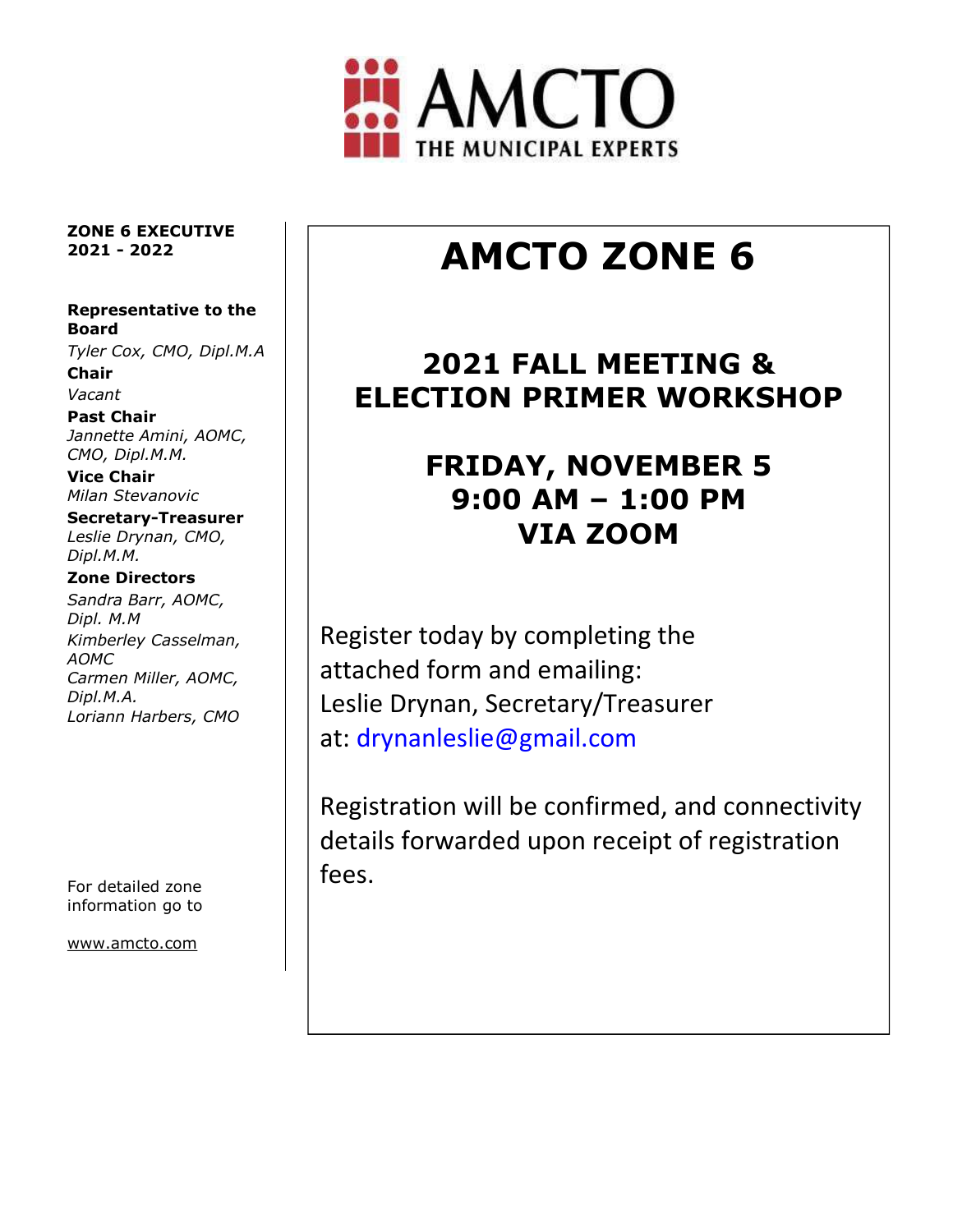### AMCTO Zone 6 Fall Meeting & Workshop Friday, November 5, 2021

| <b>TIME</b>                 | <b>PRESENTATION</b>                                                                                                                                                |  |  |  |
|-----------------------------|--------------------------------------------------------------------------------------------------------------------------------------------------------------------|--|--|--|
| $9:00 -$<br><b>9:10 AM</b>  | Opening Remarks by Vice Chair M. Stevanovic<br>Zone Business by L. Drynan                                                                                          |  |  |  |
| $9:11 -$<br>9:45 AM         | <b>AMCTO Update</b>                                                                                                                                                |  |  |  |
| $9:46 -$<br>10:05 AM        | <b>MMAH Update</b><br><b>Meredith Staveley-Watson &amp; Shelley Stedall, Advisors</b>                                                                              |  |  |  |
| $10:06 -$<br>10:25 AM       | <b>BREAK</b>                                                                                                                                                       |  |  |  |
|                             | <b>Election Primer Workshop</b>                                                                                                                                    |  |  |  |
|                             | Debi Wilcox, Instructor                                                                                                                                            |  |  |  |
| $10:26 -$<br><b>1:00 PM</b> | This 2.5-hour primer workshop will focus on high level<br>election topics and will provide an overview for what<br>municipal election administrators need to know. |  |  |  |